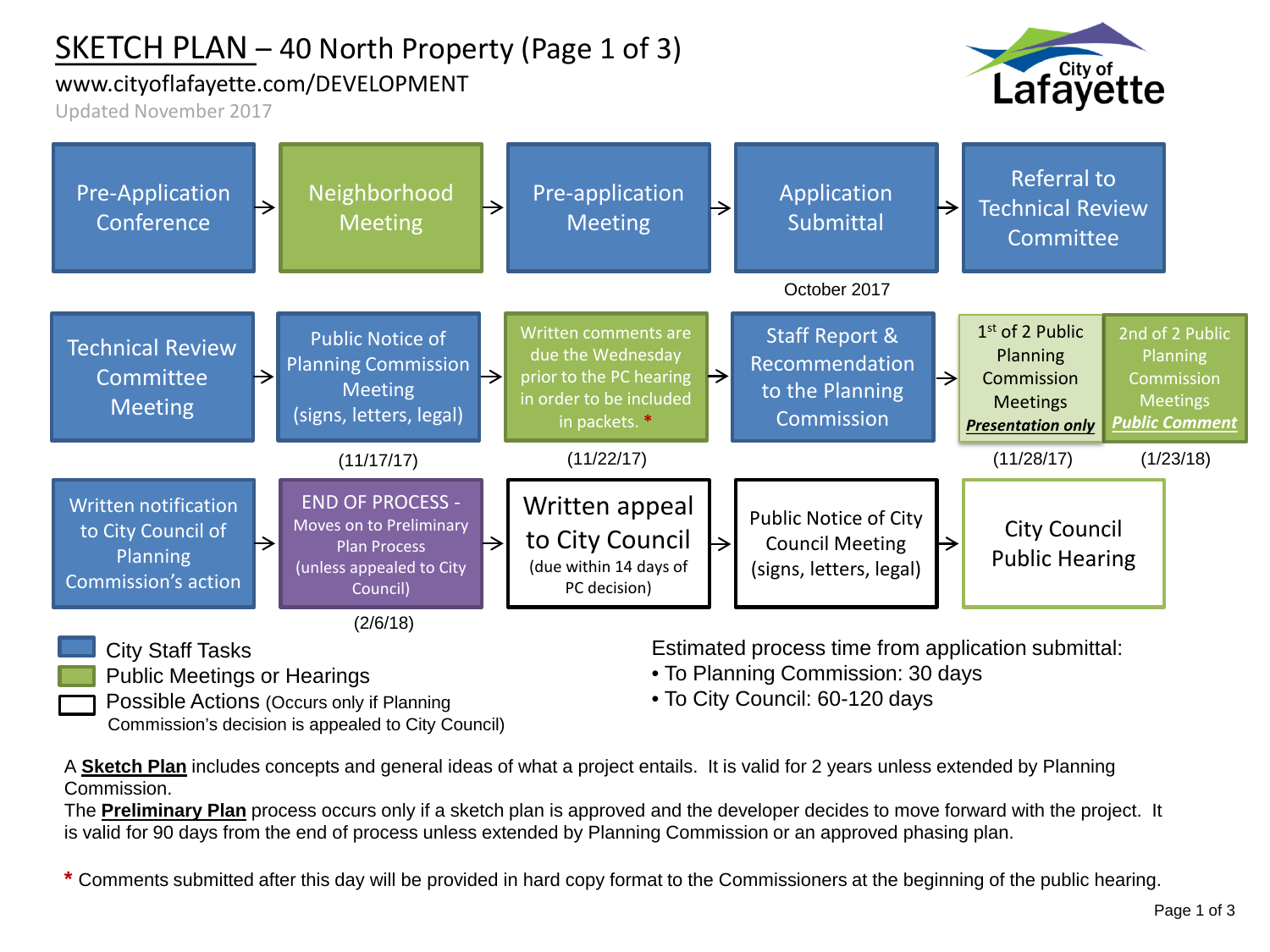# PRELIMINARY PLAN PUD/Rezoning/Site Plan & Architecture

### 40 North Property (Page 2 of 3)

Updated November 2017 www.cityoflafayette.com/DEVELOPMENT





Commission's decision is appealed to City Council)

A **Sketch Plan** includes concepts and general ideas of what a project entails. It is valid for 2 years unless extended by Planning Commission.

The **Preliminary Plan** process occurs only if a sketch plan is approved and the developer decides to move forward with the project. It is valid for 90 days from the end of process unless extended by Planning Commission or an approved phasing plan.

**\*** Comments submitted after this day will be provided in hard copy format to the Commissioners at the beginning of the public hearing.